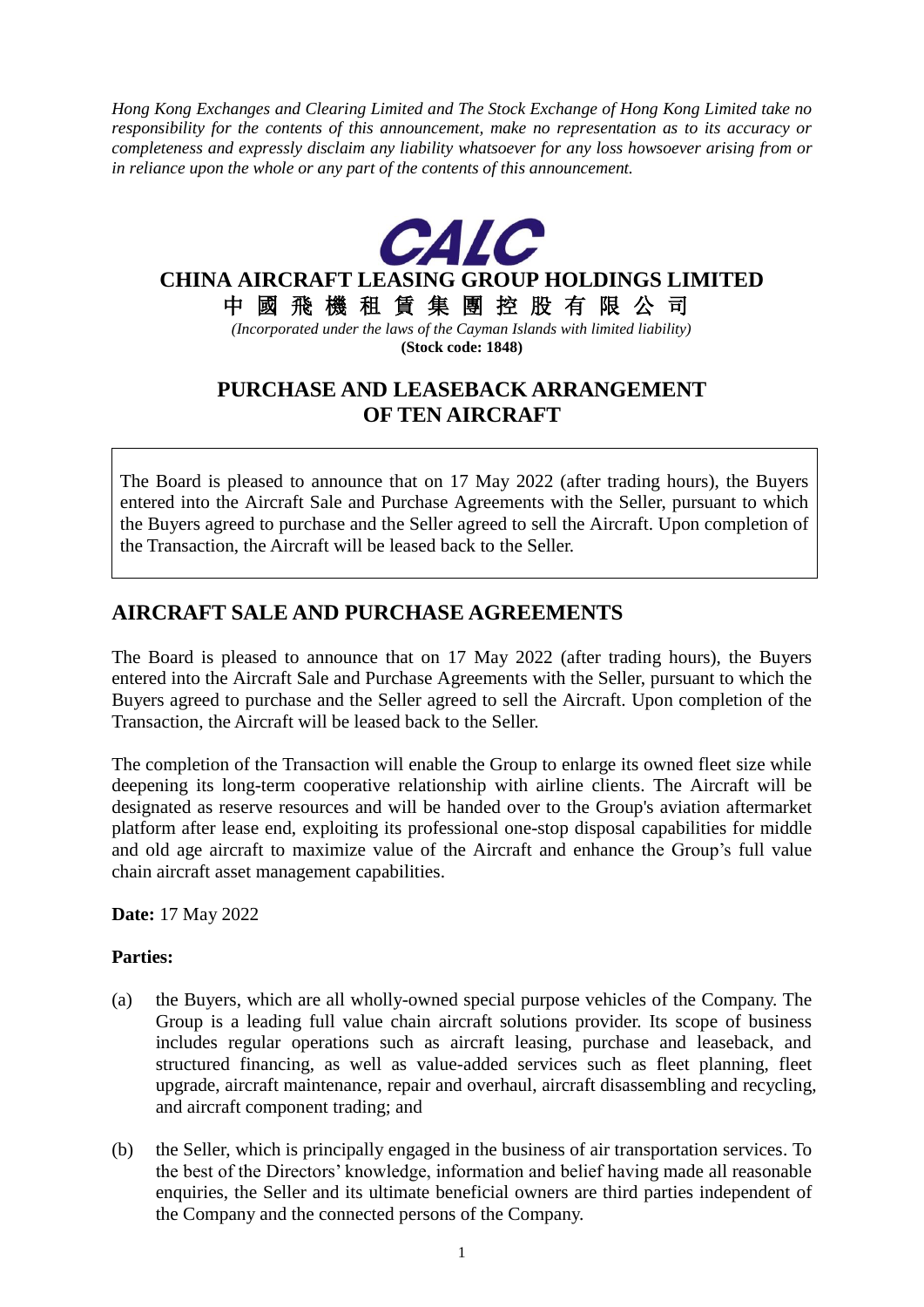#### **Assets to be acquired:** the Aircraft

### **Completion:**

It is estimated that completion of the Aircraft Sale and Purchase Agreements will take place by the end of June 2022.

## **IMPLICATIONS OF THE LISTING RULES**

As one or more of the applicable percentage ratios in respect of the Transaction exceed 25% but all are below 100%, the Transaction would constitute a major transaction for the Company under Chapter 14 of the Listing Rules. Nevertheless, the Transaction is a Qualified Aircraft Leasing Activity and is only subject to the disclosure requirements under Rule 14.33D of the Listing Rules.

The Board has confirmed that (1) the Company has fulfilled the criteria for a Qualified Aircraft Lessor as set out in Rule 14.04(10E) of the Listing Rules; (2) the Transaction is entered into by the Company in its ordinary and usual course of business and on normal commercial terms; and (3) the terms of the Transaction are fair and reasonable and in the interests of the Company and the Shareholders as a whole.

### **DEFINITIONS**

In this announcement, the following expressions shall (unless the context otherwise requires) have the following meanings:

| "Aircraft"                                        | ten Boeing B737-700 aircraft                                                                                                                                                                                                                                                                                                                                                                                                                                                                                                                                                                                                                                                                                                                                                              |
|---------------------------------------------------|-------------------------------------------------------------------------------------------------------------------------------------------------------------------------------------------------------------------------------------------------------------------------------------------------------------------------------------------------------------------------------------------------------------------------------------------------------------------------------------------------------------------------------------------------------------------------------------------------------------------------------------------------------------------------------------------------------------------------------------------------------------------------------------------|
| "Aircraft Sale and<br><b>Purchase Agreements"</b> | ten aircraft sale and purchase agreements entered into between<br>the Buyers and the Seller respectively on 17 May 2022,<br>pursuant to which the Buyers agreed to purchase and the Seller<br>agreed to sell the respective Aircraft                                                                                                                                                                                                                                                                                                                                                                                                                                                                                                                                                      |
| "Board"                                           | the board of Directors                                                                                                                                                                                                                                                                                                                                                                                                                                                                                                                                                                                                                                                                                                                                                                    |
| "Buyers"                                          | 建鳳五號租賃(天津)有限公司 (Jianfeng 5 Leasing (Tianjin)<br>Co. Ltd.*), 建鳳六號租賃 (天津) 有限公司 (Jianfeng 6<br>Leasing (Tianjin) Co. Ltd.*), 建鳳七號租賃 (天津) 有限公<br>司 (Jianfeng 7 Leasing (Tianjin) Co. Ltd.*), 建鳳八號租賃<br>(天津) 有限公司 (Jianfeng 8 Leasing (Tianjin) Co. Ltd.*),<br>建鳳九號租賃(天津)有限公司 (Jianfeng 9 Leasing (Tianjin)<br>Co. Ltd.*), 建鳳十號租賃 (天津) 有限公司(Jianfeng 10<br>Leasing (Tianjin) Co. Ltd.*), 中機崇禎租賃 (天津) 有限公<br>司 (ZJ Chongzhen Leasing (Tianjin) Co., Ltd.), 中機會昌租<br>賃 (天津) 有限公司 (ZJ Huichang Leasing (Tianjin) Co.,<br>Ltd.), 中機靖康租賃 (天津) 有限公司 (ZJ Jingkang Leasing<br>(Tianjin) Co., Ltd.) and 中機弘治租賃 (天津) 有限公司 (ZJ<br>Hongzhi Leasing (Tianjin) Co., Ltd.), which are<br>all<br>incorporated in the PRC with limited liability<br>and<br>wholly-owned special purpose vehicles of the Company |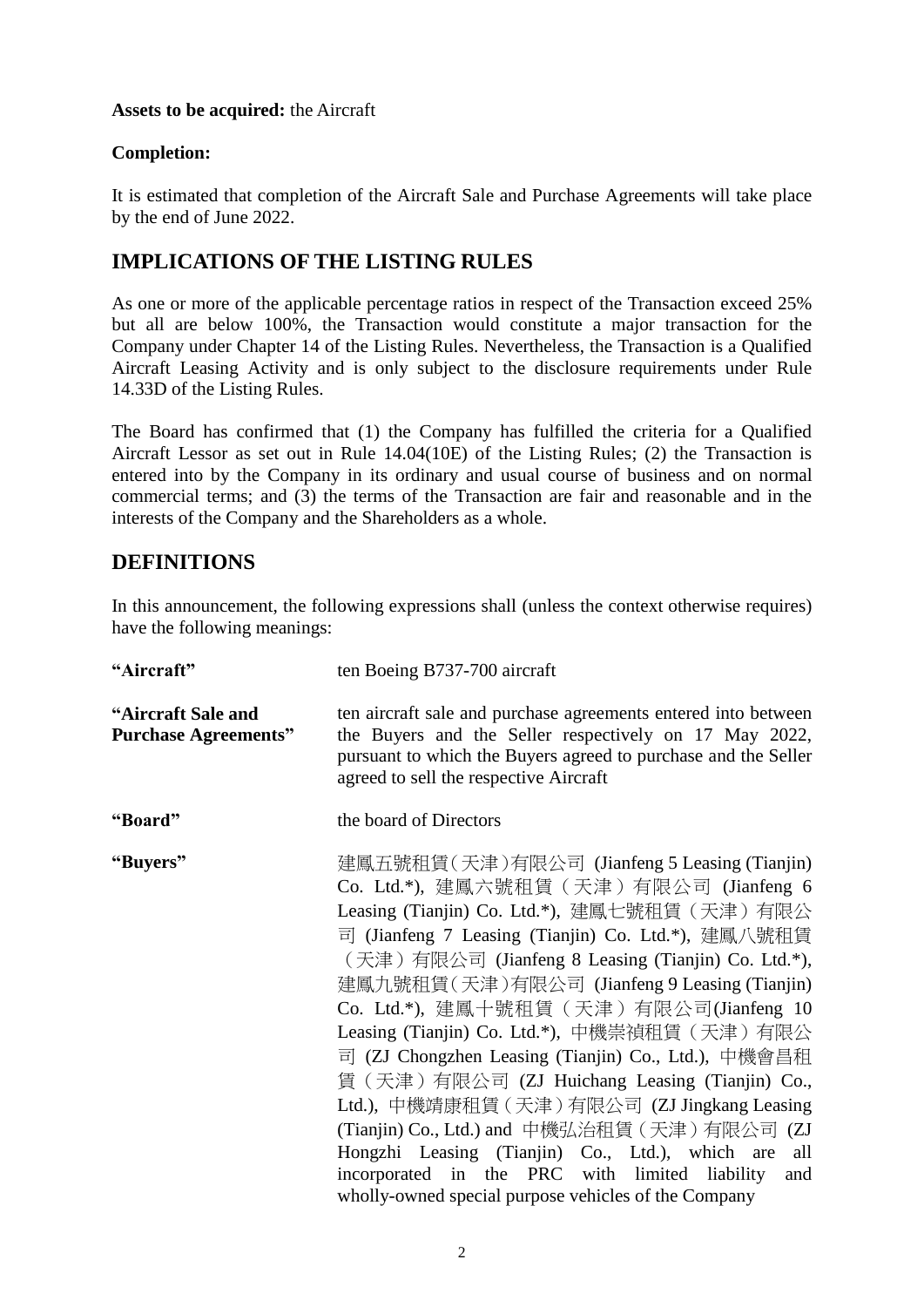| "Company"                                       | China Aircraft Leasing Group Holdings Limited (中國飛機租<br>賃集團控股有限公司), an exempted company incorporated in<br>the Cayman Islands with limited liability, the shares of which<br>are listed on the Main Board of the Stock Exchange                                                                                               |
|-------------------------------------------------|-------------------------------------------------------------------------------------------------------------------------------------------------------------------------------------------------------------------------------------------------------------------------------------------------------------------------------|
| "connected person(s)"                           | has the meaning ascribed to it under the Listing Rules                                                                                                                                                                                                                                                                        |
| "Directors"                                     | the directors of the Company                                                                                                                                                                                                                                                                                                  |
| "Group"                                         | the Company and its subsidiaries                                                                                                                                                                                                                                                                                              |
| "Listing Rules"                                 | the Rules Governing the Listing of Securities on the Stock<br>Exchange                                                                                                                                                                                                                                                        |
| "percentage ratios"                             | has the meaning ascribed to it under Rule 14.07 of the Listing<br>Rules                                                                                                                                                                                                                                                       |
| "PRC"                                           | The People's Republic of China                                                                                                                                                                                                                                                                                                |
| "Qualified Aircraft<br><b>Leasing Activity"</b> | has the meaning ascribed to it under Rule $14.04(10D)$ of the<br><b>Listing Rules</b>                                                                                                                                                                                                                                         |
| "Qualified Aircraft<br>Lessor"                  | has the meaning ascribed to it under Rule $14.04(10E)$ of the<br><b>Listing Rules</b>                                                                                                                                                                                                                                         |
| "Seller"                                        | China Southern Airlines Company Limited, a joint stock<br>limited company incorporated under the laws of the PRC with<br>limited liability, the H shares (stock code: 1055) and A shares<br>(stock code: SH600029) of which are listed on the Main Board<br>of the Stock Exchange and Shanghai Stock Exchange<br>respectively |
| "Shareholders"                                  | the shareholders of the Company                                                                                                                                                                                                                                                                                               |
| "Stock Exchange"                                | The Stock Exchange of Hong Kong Limited                                                                                                                                                                                                                                                                                       |
| "Transaction"                                   | the entering into of the Aircraft Sale and Purchase Agreements<br>and the transactions contemplated thereunder                                                                                                                                                                                                                |

By order of the Board **China Aircraft Leasing Group Holdings Limited POON HO MAN** *Executive Director and Chief Executive Officer*